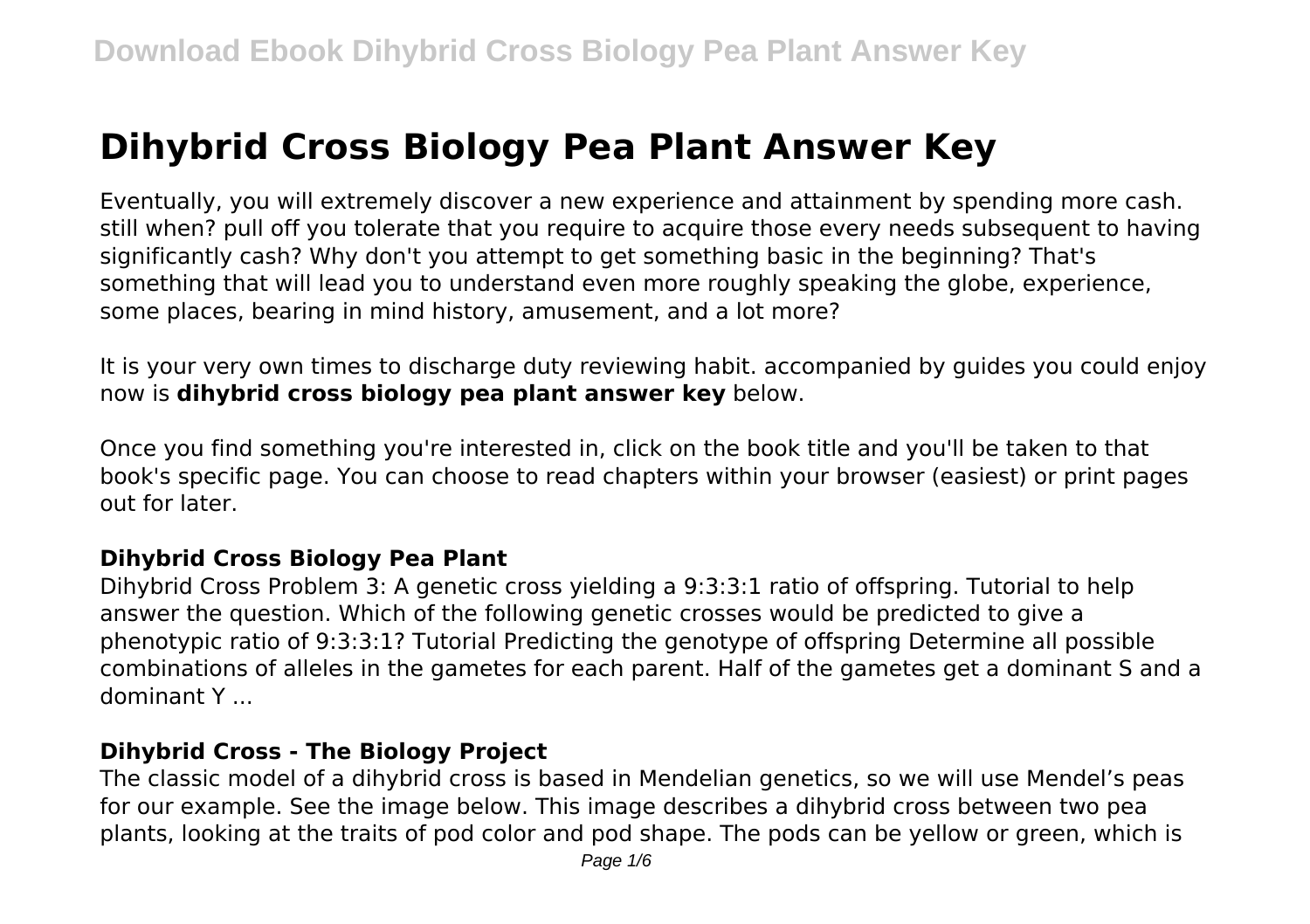determined by the "R" gene.

# **Dihybrid Cross - Definition, Examples and Quiz | Biology Dictionary**

This simple guide will walk you through the steps of solving a typical dihybrid cross common in genetics. The method can also work for any cross that involves two traits. Consider this cross. A pea plant that is heterozygous for round, yellow seeds is self fertilized, what are the phenotypic ratios of the resulting offspring?

## **Dihybrid Crosses - The Biology Corner**

CBSE XII Science Biology Principles of Inheritance and Variation In an organism, pink spot is a sexlinked recessive trait and black hair heterozygous female is mated to a white male which is not spotted, the phenotypic ratio of the offspring would be (1) 1/4 spotted black; 1/4 pink spotted white; 1/4 unspotted black; 1/4 unspotted white (2) 1/2 pink spotted black; 1/2 pink spotted white (3) 3 ...

## **dihybrid cross Questions and Answers - TopperLearning**

Examples . The gene for seed shape in pea plants exists in two forms, one form or allele for round seed shape (R) and the other for wrinkled seed shape (r).The round seed shape is dominant to the wrinkled seed shape. A true-breeding plant with round seeds would have a genotype of (RR) for that trait and a true-breeding plant with wrinkled seeds would have a genotype of (rr).

## **True Breeding Plant: A Definition in Biology - ThoughtCo**

The Biology Project, an interactive online resource for learning biology developed at The University of Arizona. The Biology Project is fun, richly illustrated, and tested on 1000s of students. It has been designed for biology students at the college and high school level, but is useful for medical students, physicians, science writers, and all types of interested people.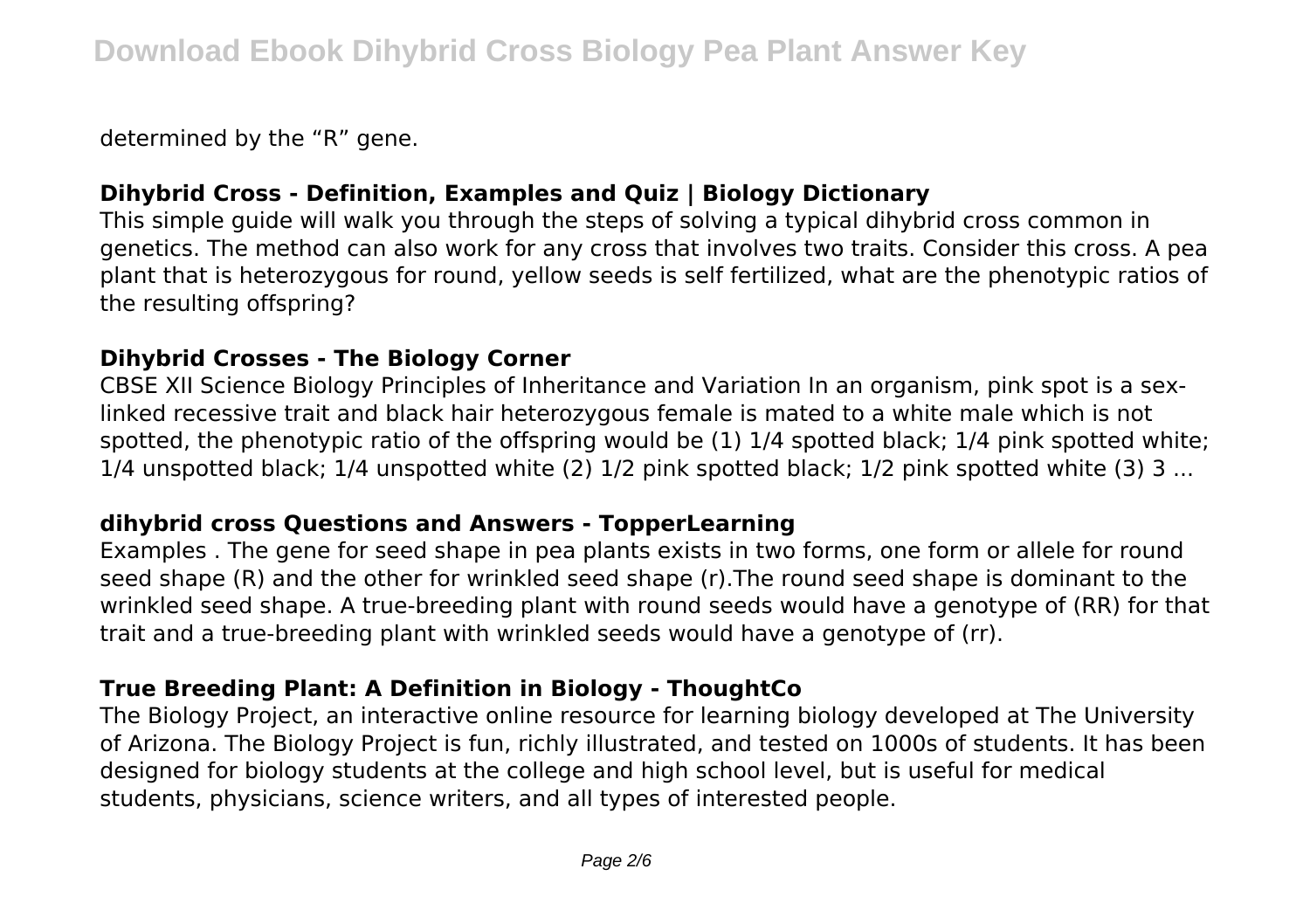# **The Biology Project**

a. cross the plant to another plant with orange leaves b. cross the plant to a plant with green leaves c. cross two true-breeding, orange-leaved plants to each other and then cross one of their offspring to the plant with the unknown genotype d. change the environment in which the plant grows to find the conditions that cause the leaves to ...

# **Biology Chapter 7 Flashcards | Quizlet**

Her work has been featured in "Kaplan AP Biology" and "The Internet for Cellular and Molecular Biologists." Learn about our Editorial ... In a dihybrid cross, what is the expected ratio in the F2 generation? 4:1 3:1 9:3:3:1 8:4:2:2 Correct Wrong. In a dihybrid cross, the expected ratio in the F2 generation is 9:3:3:1. 8. A cross between true-breeding green and yellow plants (green pea color is ...

## **Genetics and Heredity Quiz - ThoughtCo**

Mendel studied pea plants dihybrid for seed shape (round versus wrinkled) and seed color (yellow versus green). Recall that the round allele (R) is dominant to the wrinkled allele (r) and the yellow allele (Y) is dominant to the green allele (y). The table below shows the F1 progeny that result from selfing four different parent pea plants.

## **Mastering Biology CH 14 homework Flashcards - Quizlet**

Solution: Pure (homozygous) tall pea plant =  $TT$ . Pure (homozygous) dwarf pea plant = tt (a) Parents: Thus, the off-springs of F 1 generation will be heterozygous tall. (b) Here the F 1 hybrids, i.e., heterozygous tall (Tt) are self-pollinated which may result into following possibilities:. Therefore, 3 plants will be tall and one plant will be dwarf in F 2 generation showing a ratio of 3: 1.

# **Top 16 Numerical Problems on Monohybrid Cross - Biology Discussion**

Page 3/6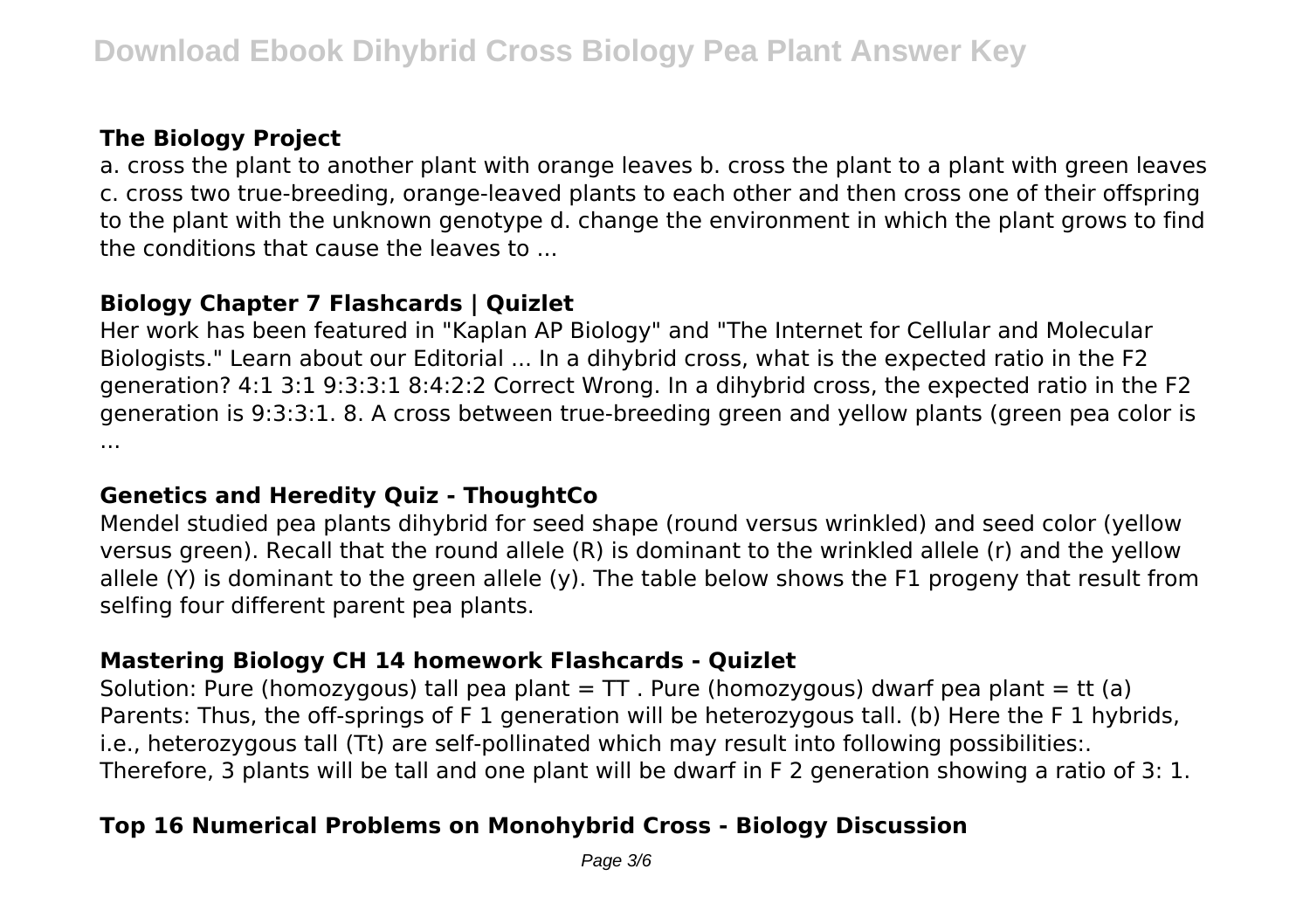In his dihybrid crosses with pea plants, Gregor Mendel simultaneously examined two different genes that controlled two different traits. For instance, in one series of experiments, Mendel began by ...

#### **Epistasis and Its Effects on Phenotype | Learn Science at Scitable - Nature**

A dihybrid cross is a cross happens F1 generation offspring of differing in two traits. What is the f2 genotypic ratio for a Dihybrid cross? Mendel observed that the F2 progeny of his dihybrid cross had a 9:3:3:1 ratio and produced nine plants with round, yellow seeds, three plants with round, green seeds, three plants with wrinkled, yellow seeds and one plant with wrinkled, green seeds.

## **What is the genotype ratio of the f1 generation?**

The genotype of the parents can then be written as RRYY and rryy. The gametes RY and ry will unite after fertilization and will produce the F1 hybrid RrYy. The dihybrid cross is also useful in the study of the Law of Independent Assortment. After the self-pollination of the F1 hybrid, the F2 ratio was found to be 9:3:3:1. (Image will be ...

## **Principles of Inheritance and Variation Class 12 Notes CBSE Biology ...**

monohybrid and dihybrid crosses; back cross and test cross, definitions to be taught with simple examples using Punnett square. Incomplete dominance with examples from plants (snapdragon Antirrhinum) and - co-dominance in human blood group, multiple alleles e.g. blood groups, – polygenic inheritance with one example of inheritance of skin colour in humans (students should be taught examples ...

## **BIOLOGY - cisce.org**

But, when this first generation was crossbred with each other in a dihybrid cross, there was a lot of variation in the second generation. Peas were no longer either just yellow and round or green and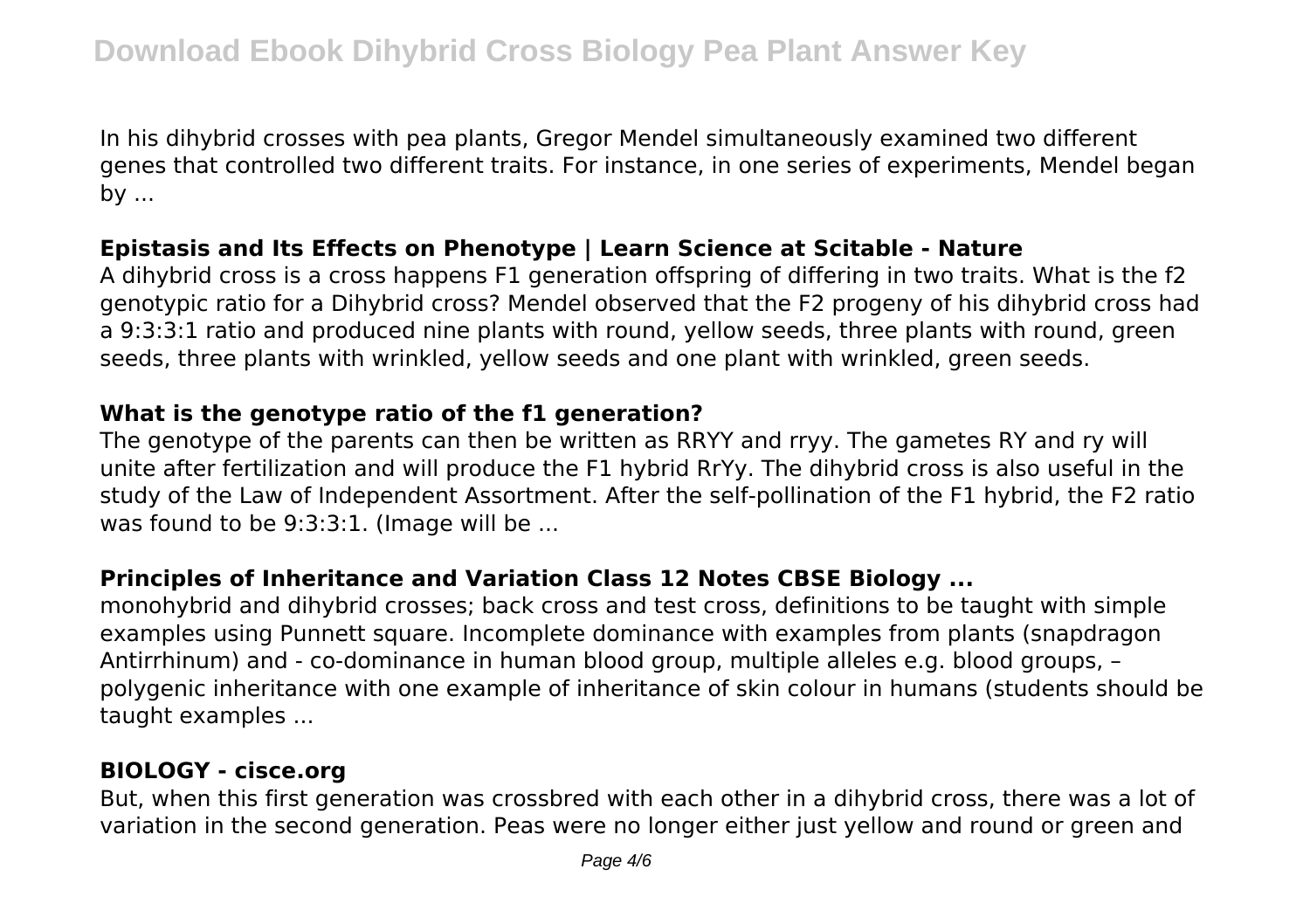wrinkled; some were green and round, while some were yellow and wrinkled. Furthermore, the offspring showed their characteristics in a ratio of 9 ...

## **Law of Independent Assortment - Definition and Examples**

Biology ⋅; Molecular Genetics (Biology): An Overview ... In the pea plant example above, the genotype ratio of the cross of homozygous green (y) and homozygous yellow (Y) peas is 100 percent Yy. All four squares contain the same heterozygous combination of Yy. The offspring will exhibit yellow color because yellow is dominant. But each of the offspring peas will carry genes for both green ...

#### **How to Find Genotype Ratio | Sciencing**

(b) complete dominance in monohybrid cross (c) dihybrid cross (d) co-dominance. Answer: (a) 5. Test cross determines (a) whether two traits are linked or not (b) the genotype of F 2 plant (c) whether the two species will breed successfully or not (d) number of alleles in a gene. Answer: (b) 6. Genotype of dominant plant can be determined by (a ...

## **MCQs on Mendel's Laws of Inheritance for NEET 2022 - BYJUS**

3. A heterozygous smooth pea pod plant is crossed with a wrinkled pea pod plant. There are two alleles for pea pod, smooth and wrinkled. Use R for seed texture. Predict the offspring from this cross. a. What is the genotype of the parents?  $Rr \times rr$  b. Set up a Punnett square with possible gametes.

## **Name: Date: Block: Genetics Packet ~ Punnett Square Practice**

Thus the normal dihybrid ratio 9 : 3 : 3 : 1 is modified to 12:3: ... A cross between disc shape (AABB) and long shape (aabb) strains produced disc shape fruits in F 1. Inter-mating of F 1 plants produced plants with disc, spherical and long shape fruits in 9 : 6 : 1 ratio in F 2 (Fig. 8.7). This can be